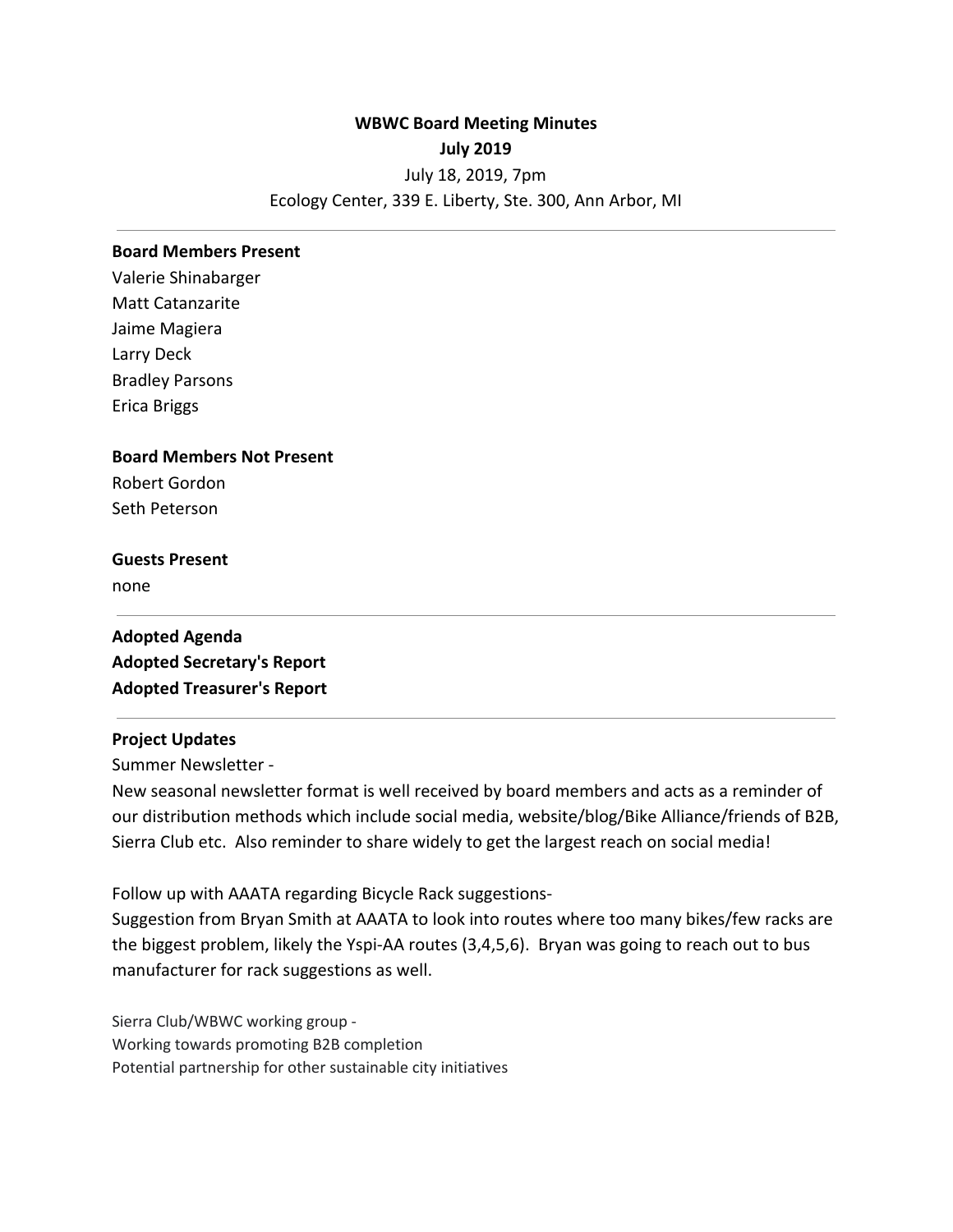August Get together - August 17th 2-5pm Oakdale Dr.

Organize bike-in's form both Ann Arbor and Chelsea, possibly partner with Aberdeen bikes (4.4 mile ride)

Ann Arbor Mayor invite, other Washtenaw county political figures that we should invite? City Council/City Staff?

# Position Statements -

What is the best method to distribute our (WBWC) message regarding current issues? Fact based data resources that strongly support our stance include: Smart Growth America ["Dangerous by Design"](https://smartgrowthamerica.org/dangerous-by-design/)

## [Damn Arbor "Zero Vision"](https://www.damnarbor.com/2019/07/zero-vision-ann-arbors-promotion-of.html)

 In preparation for the July 29th City Council pedestrian meeting would be great to have a one pager listing some crash facts, and debunking common myths including:

Stopping for pedestrians increase C02, lack of local laws by outsiders, knowledge of other michigan crosswalk ordinances, Ann Arbor public Schools Statement reinforcing the strength of the current law, Safe routes to school… also post updated crosswalk video in Ann Arbor.

# **Meeting Updates**

HP 4738 - State Crosswalk ordinance

Follow up meeting with Rep. Ronnie Peterson forthcoming, AAPS should be included, as well as PEAC. need to compile the data that shows ANn Arbor being the Safest in the state. Also reinforce the efforts that Ann Arbor has put into changing laws and infrastructure to shape the culture to respect pedestrians rights, (no matter if your local or not).

## ROAD DIETS - August 5th - city council will take action

CALL TO ACTION: make every effort to get as many speaking spots as possible Roll out daily posts/updates with short simple fact/graphics,quotes pertaining to Road diets (Sat. July 20th)

1. Establish website page 2. Start google doc with posts content ideas 3. Create Petition Reach out to Bike Alliance for support at the next meeting and as CC meeting draws near.

## **Next meeting September 19th**

- board growth
- NACTO best practices for Sharrow placement
- position statement expansion
- Fall newsletter prep

**July 29th** - [City Council to Host "Accelerating Improvements in Pedestrian Safety--A Community](https://www.a2gov.org/news/pages/article.aspx?i=605) [Conversation"](https://www.a2gov.org/news/pages/article.aspx?i=605)